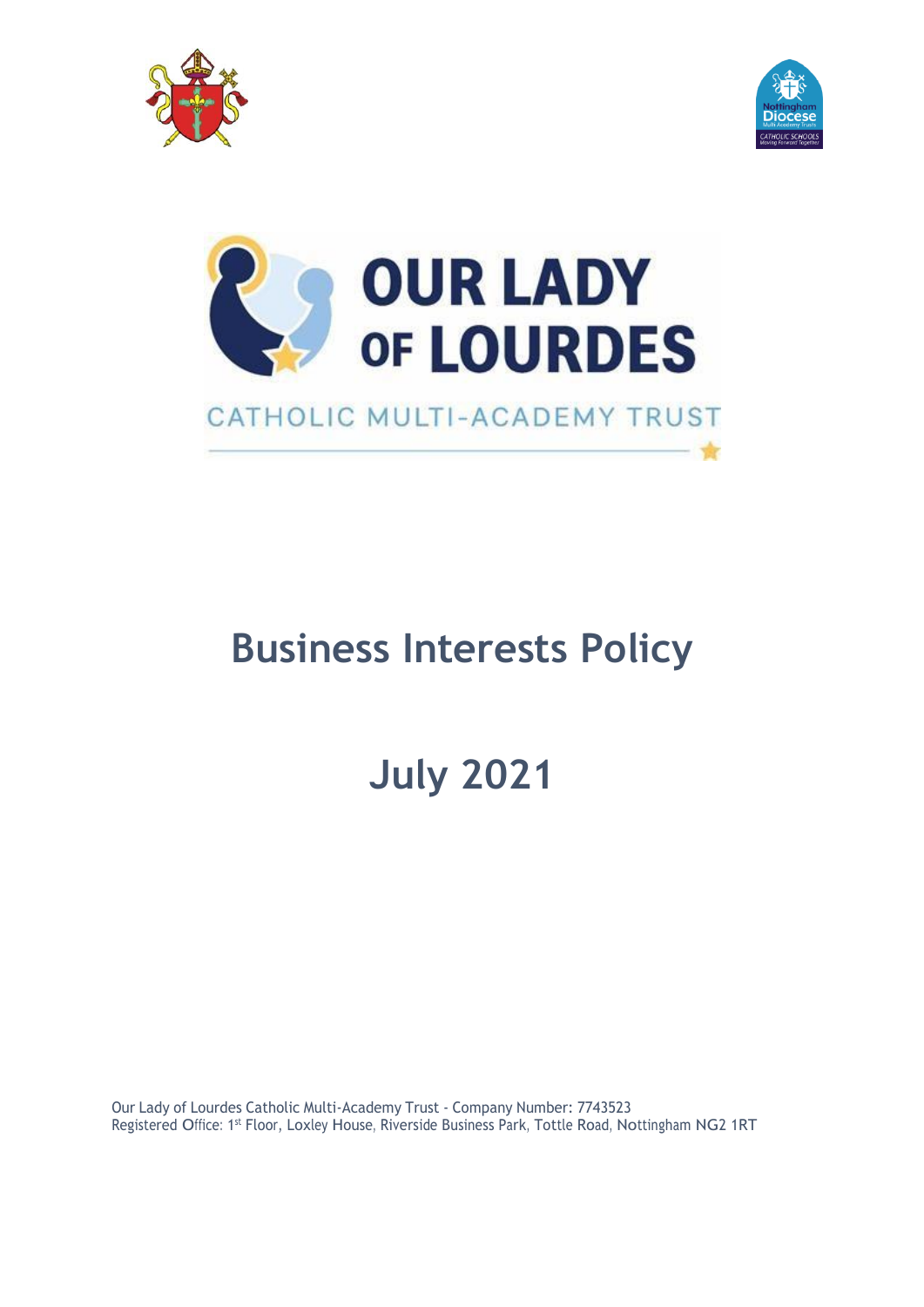# **Contents**

- 1 Introduction
- 2 Duty to Declare
- 3 Register of Business Interests
- 4 Related Party Transactions

Appendix 1 What constitutes a Business Interest Appendix 2 Declaration of Business Interests Form

#### **Trust Mission Statement**

We are a partnership of Catholic schools and our aim is to provide the very best Catholic education for all in our community and so improve life chances through spiritual, academic and social development.

#### We will achieve this by:

- Placing the life and teachings of Jesus Christ at the centre of all that we do
- Following the example of Our Lady of Lourdes by nurturing everyone so that we can all make the most of our God given talents
- Working together so that we can all achieve our full potential, deepen our faith and know that God loves
	- us
	- Being an example of healing, compassion and support for the most vulnerable in our society

### *Matthew 6:24 Good News Translation (GNT)*

You cannot be a slave of two masters; you will hate one and love the other; you will be loyal to one and *despise the other. You cannot serve both God and money.*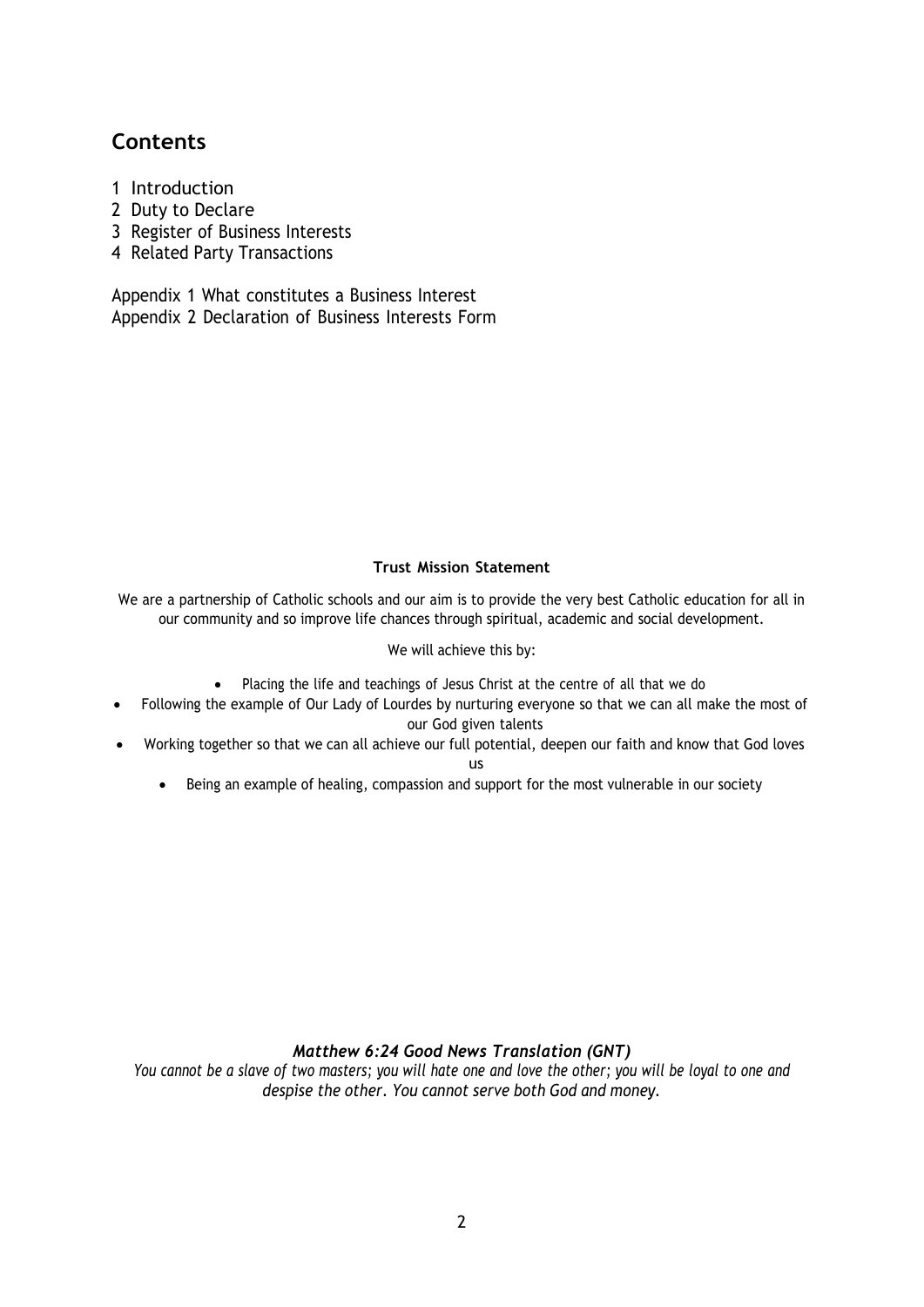## **1. Introduction**

- 1.1 No Member, Director, Local Governor, employee or related individual should use their connection to the Trust for personal gain.
- 1.2 The Academies Financial Handbook states that "a trust must pay no more than 'cost' for goods or services provided to it by the following persons:
	- Any member or trustee of the academy trust
	- Any individual or organisation related to a member or trustee of the academy trust
	- Any individual or organisation given the right under the trust's articles of association to appoint a member or trustee of the academy trust"
- 1.3 To ensure the Trust is able to satisfy this 'at cost' requirement, it will maintain a register of business and pecuniary interests.

#### **2. Duty to Declare**

- 2.1 A Director, Local Governor, Headteacher or employee of the school, who is in a position to influence a decision of the Trust/school, and with a business interest in a personal capacity in any contract with the Trust/school, shall declare that interest in writing to the Trust. Such declaration shall be recorded in the register of business and pecuniary interests.
- 2.2 There is a requirement on any person who is present at a meeting of the Board or one of its committees (including meetings of the Local Governing Body) to declare a business interest direct or indirect. This relates to any contract, proposed contract or other matter that is being considered. The person must disclose the fact as soon as is practical at the meeting and must withdraw from the meeting during consideration or discussion of the contract or matter concerned. In addition, the person cannot vote on any question with respect to the contract or matter.
- 2.3 Annual declarations MUST be returned by Directors, Local Governors, Headteachers or employees of the school by the deadline of 30<sup>th</sup> September ahead of the Auditors Annual Review (however, the Trust should be informed of any changes to business interests as and when they occur throughout the year).

#### **3. Register of Business Interests**

- 3.1 The Trust should establish a register of business and pecuniary interests for the Directors, Local Governors and staff, which should be open to inspection.
- 3.2 It is important for anyone involved in spending public money to demonstrate that they do not benefit personally from decisions that they make. Therefore, Directors, Governors and staff should declare **ALL** business and pecuniary interests (regardless of whether there are/are not links to the School/Trust) including:
	- Directorships, Partnerships and employments with businesses
	- Trusteeships and Governorships at other educational institutions and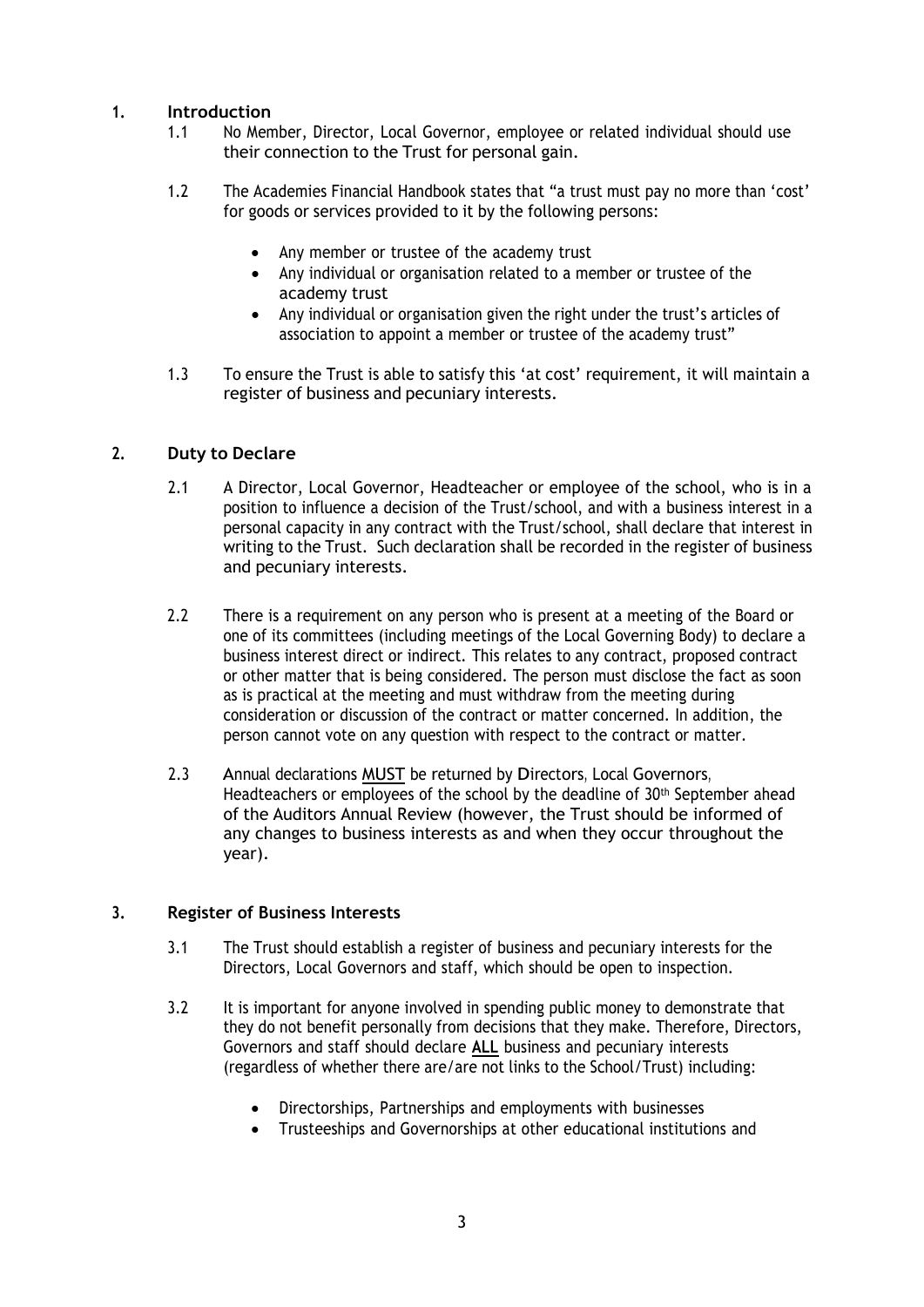charities

- Any relevant material interests relating to close family members or a member of the same household. This includes but is not limited to, a child, parent, spouse or civil partner.
- 3.3 For each interest, the register will capture:
	- The name of the business
	- The nature of the business
	- The nature of the interest
	- The date the interest began
- 3.4 This register will be kept at Trust level and relevant business and pecuniary interests will be published on the Trust website.
- 3.5 The Trust should make arrangements for the register to be reviewed and updated annually (however, the Trust should be informed of any changes to business interests as and when they occur throughout the year).
- 3.6 There is not a comprehensive definition of what constitutes a business interest. In all cases, the natural meaning of the words has to be put in the particular context of the contract or other matter being discussed. Further guidance on what constitutes a business interest is provided in appendix 1.

#### **4. Related Party Transactions**

- 4.1 The Trust will maintain records of any related party transactions to show that transactions with these parties have been conducted in accordance with the high standards of accountability and transparency required within the public sector.
- 4.2 The Trust is required to obtain ESFA approval in advance of all transactions with related parties. The Finance Director or Senior Finance Manager must be notified of an intention to purchase goods or services from a related party before a contract or purchase order is issued.
- 4.3 The Finance Director or Senior Finance Manager will complete the ESFA online form to request permission and will notify the relevant member of staff of the outcome.
- 4.4 The Finance Director will prepare a report detailing any transactions with related parties for each meeting of the Audit and Risk Committee.

| Date Policy Issued  | <b>March 2019</b>                    |
|---------------------|--------------------------------------|
| Date of Review      | <b>July 2021</b>                     |
| Date of Next Review | July 2023 (every 2 years)            |
| Reviewer            | <b>Finance and Estates Committee</b> |
| Author              | Daniel Moore                         |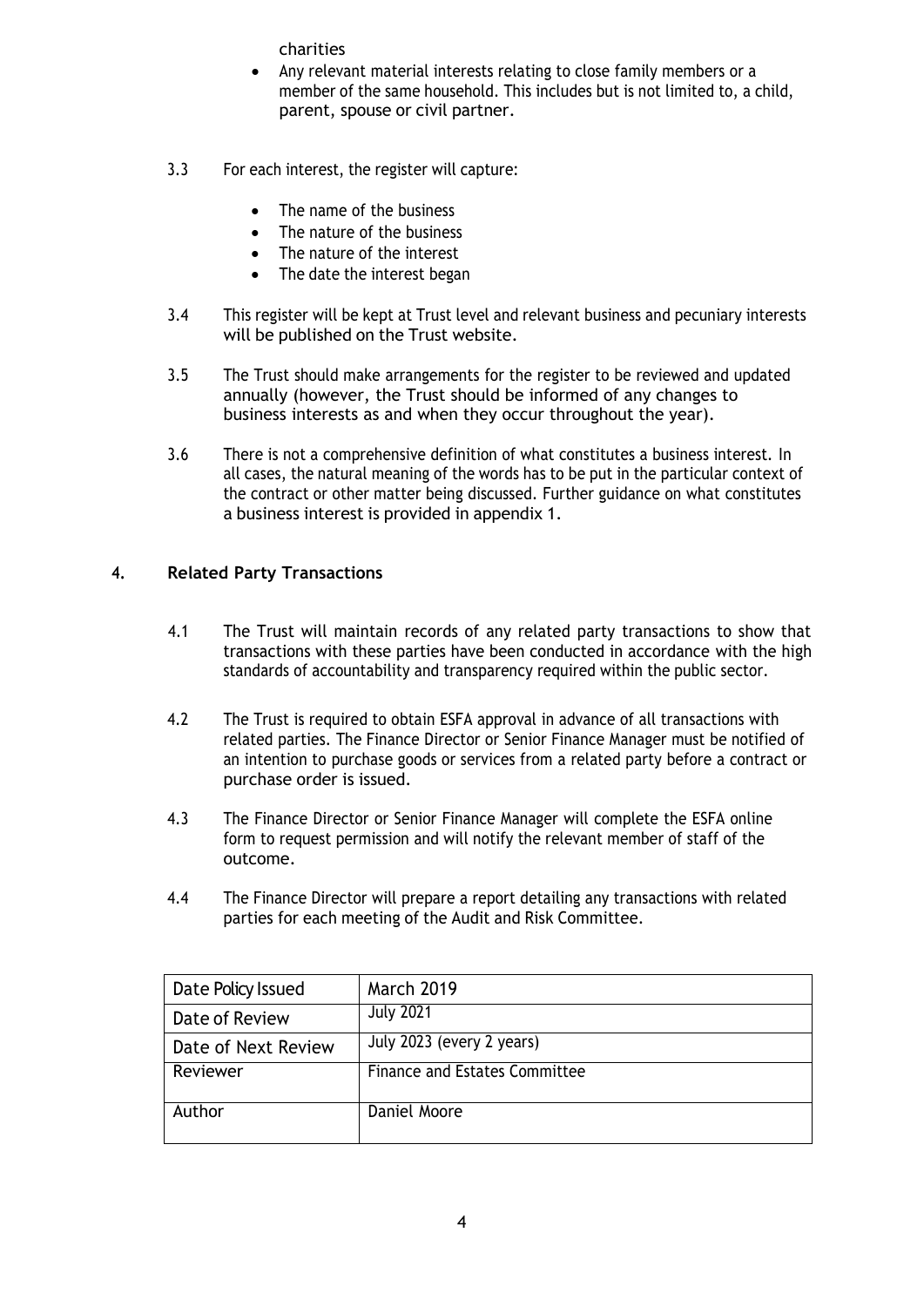# **Appendix 1 – What constitutes a Business Interest**

# **Direct Business Interests**

The following are examples of a direct business interest:-

- actual payments;
- receipts or cash in kind;
- benefits or losses arising from the value of assets (eg land owned by a Director/Governor/member of staff that might be affected by proposals about the Trust/school's land or buildings).

#### **Indirect Business Interests**

A number of matters can be treated as an indirect business interest. Some examples are as follows:-

- a Director/Governor/member of staff owns shares in, or is a member of a company, or another body which has a direct business interest;
- a Director/Governor/member of staff is a business partner of a person, or company who has a direct business interest;
- a Director/Governor/member of staff is employed by a person, or company which has a direct business interest;
- a Director/Governor/member of staff has a spouse or is living with another person who has an interest in the contract or matter being discussed;
- the contract or matter relates to an appointment at the Trust/school which could result in another vacancy for which the governor or member of staff could be a candidate.

#### **Interests that are not Business**

Some matters are not considered as creating a business interest. Some examples are as follows:-

- being a councillor on a local authority;
- being a rate payer or council tax payer in the area of the Trust/school;
- for employees, having an interest that is no greater than the interest of the generality of staff in a matter;
- having interests that are non-business;
- having an interest that is so remote or insignificant that it cannot reasonably be regarded as likely to influence a Director/Governor/member of staff